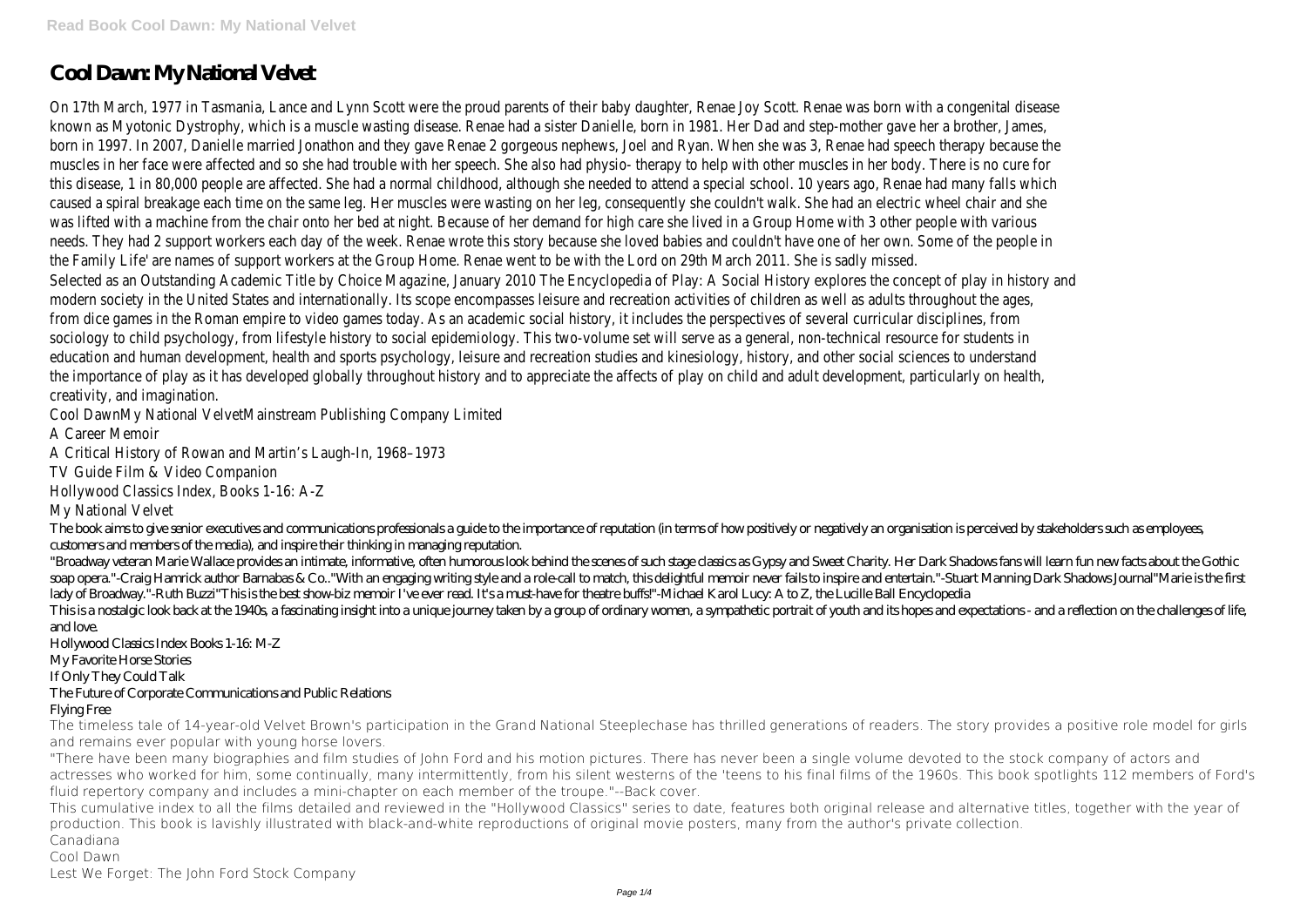## The British National Bibliography

#### Musical compositions

Welcome to Spring Farm, where animals and people come together -- to explore their own natural ability to communicate with each other.... Something magical is happening on a small farm in upstate New York. Animals of all shapes and sizes are living side by side -- talking, listening, learning, and loving -- along with caring people who have come to learn the secrets of interspecies communication. It's a gift that all of us are born with, as long as we're willing to open our hearts and minds to the gentle creatures who share our world. This is what happened at Spring Farm when two very special women gave shelter to animals that were sick or abandoned. As trust and affection grew between them, so did their capacity to exchange feelings and thoughts. Today, the miracle of Spring Farm CARES is shared through communication workshops for visitors, students, and animal lovers. So come discover the magic of Spring Farm. Humans are more than welcome.... You'll meet Ricardo the duck, who explains that he won't leave his warm nest in a nearby chimney even if the house owners disapprove...Chubby the horse, who shares her feelings of despair when her barn catches fire...Elvis the kitten, who wiggles like a rock star...Sugar the Shetland pony, who dedicates a poem to her long-lost herd...and a whole menagerie of mouse-friendly cats, loving llamas, gregarious guinea pigs, delightful dogs, and other amazing critters. Judy Hamen was born in a hospital in South Dakota just before the start of World War II, when gas was eleven cents a gallon and the average life expectancy for a woman was sixtyfive. As she grew into an energetic five-year-old, Judy had no idea that just days before her sixth birthday, she would become motherless—an event that would change the course of her life forever. In her poignant memoir, Hamen details what it was like to grow up without a mother during a chaotic time in American history. Originally told her mother died from typhoid fever, Hamen discloses how it would not be until some twenty-five years later that she would learn the truth about her mother's death. As she shares her journey into womanhood, Hamen provides a glimpse into her unique life story—migrating to Minnesota in the 1950s, marrying at eighteen, and embarking on a diverse career that takes her from a secretarial job at a Ford dealership to Northwest Airlines, for which she trained airline mechanics in foreign countries. Included are illustrations and letters that bring her story to life and document important events. Flying Free shares one woman's unique path through life as she overcomes adversity, breaks through barriers, seeks adventure, and finds spiritual inspiration.

The first and only of its kind, this book is a straightforward listing of more than 25,000 trivia facts from 2,498 TV series aired between 1947 and 2019. Organized by topic, trivia facts include everything from home addresses of characters, to names of pets and jobs that characters worked. Featured programs include popular shows like The Big Bang Theory and Friends and more obscure programs like A Date with Judy or My Friend Irma. Included is an alphabetical program index that lists trivia facts grouped by series. Reputation Management

The French Revolution comes to vivid life as the USA Today-bestselling author's Devereux Trilogy continues. "A joy to read!" (RT Book Reviews). As the newly appointed commissioner, Philippe Duhet has the power of life and death over the local French aristocracy. In return for her family's safe passage out of the country, the breathtakingly lovely Claire Devereux agrees to be his mistress. She is to live in his luxurious quarters, to be seen with him about town, and to accommodate his desires whenever he wishes. Claire surrendered her body to Duhet, but swore he'd never break her spirit. What she didn't know was that the real Duhet had been abducted, and his American twin brother, Adam Dillon, was installed in his place as a spy. And she was devastated to find that her body was not at all immune to the pleasures of Duhet's caress, nor her heart to his intoxicating company. "I consider Elizabeth Thornton a major find." —Mary Balogh, New York Times–bestselling author of the Westcott Novels

### Swing by Sailor

### Catalog of Educational Captioned Films/videos for the Deaf

### Catalog of Copyright Entries

'Bold, dramatic and deeply unsettling' Guardian When Velveteen Vargas, an eleven-year-old Fresh Air Fund kid from Brooklyn, comes to stay with a couple in upstate New York, what begins as a two-week visit blossoms into something much more significant. Soon Velvet finds herself torn between her hosts - Ginger, a failed artist and shakily recovered alcoholic and Paul, a college professor - and her own tormented mother. Ginger longs for a child of her own, but Paul continues to refuse. Bemused by her gentle middle-aged hosts, but deeply intuitive in the way of clever children, Velvet quickly senses the longing behind Ginger's rapturous attention. Velvet's one constant becomes her newly discovered passion for horse riding, and her affection for an abused, unruly mare. A profound and stirring novel about how love and family are shaped by place, race and class, The Mare is a stunning exploration of the sometimes unexpected but profound connections made throughout our lives.

The reputation of Clive James as a poet was slow to form, perhaps because he was too famous as a star journalist and television entertainer. There was also the drawback that his poetry was so entertaining it was hard for many critics to take seriously. But after the notoriety achieved by a single self-satirizing poem, 'The Book of My Enemy Has Been Remaindered', one of the most anthologized poems of recent times, James's poetic output became impossible to ignore, and his 1985 collection Other Passports was greeted with praise for its thematic scope and technical accomplishment, even by critics who still doubted his seriousness. Since then, James has emerged unarguably as one of the most prominent poets of his generation and The Book of My Enemy (which includes Other Passports) shows why.

My Life and Other Unfinished Business

Collected Verse 1958-2003

World War II Goes to the Movies & Television Guide Volume I A-K

Family Life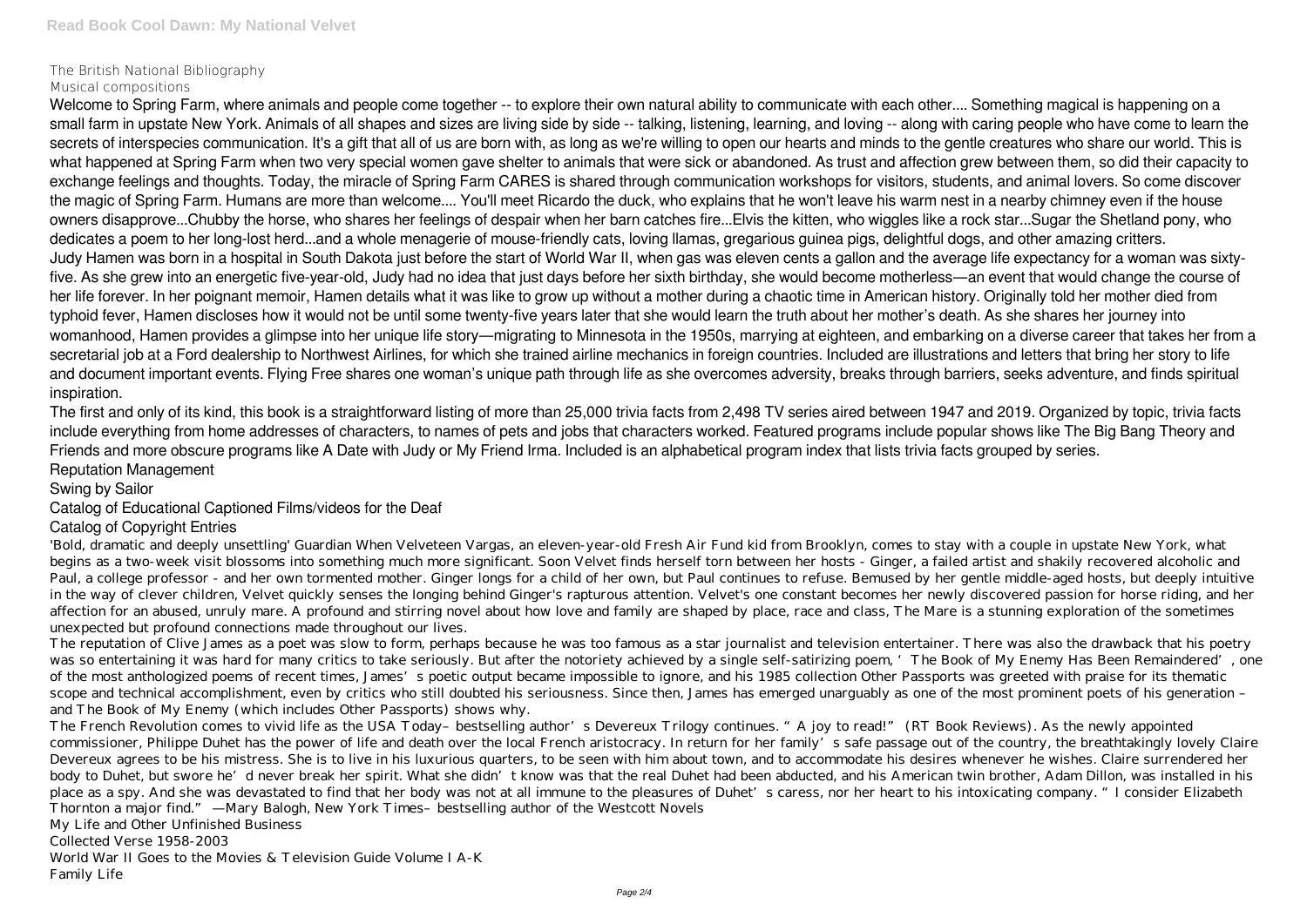### The John Ford Encyclopedia

*Timeless story of 14-year-old Velvet Brown's race for victory in the Grand National Steeplechase. "One that horse lovers of every age cannot fail to enjoy." — The New York Times. The winner of four Academy Awards for directing, John Ford is considered by many to be America's greatest native-born director. Ford helmed some of the most memorable films in American cinema, including The Grapes of Wrath, How Green Was My Valley, and The Quiet Man, as well as such iconic westerns as Stagecoach, My Darling Clementine, She Wore a Yellow Ribbon, The Searchers, and The Man Who Shot Liberty Valance. In The John Ford Encyclopedia, Sue Matheson provides readers with detailed information about the acclaimed director's films from the silent era to the 1960s. In more than 400 entries, this volume covers not only the films Ford directed and produced but also the studios for which he worked; his preferred shooting sites; his World War II documentaries; and the men and women with whom he collaborated, including actors, screenwriters, technicians, and stuntmen. Eleven newly discovered members of the John Ford Stock Company are also included. Encompassing the entire range of the director's career—from his start in early cinema to his frequent work with national treasure John Wayne—this is a comprehensive overview of one of the most highly regarded filmmakers in history. The John Ford Encyclopedia will be of interest to professors, students, and the many fans of the director's work. A complete film guide to motion pictures and television shows that pertain to the war.*

*The Miracles of Spring Farm*

*On Stage & in Shadows*

*Onscreen Details from Sitcoms, Dramas and Other Scripted Series, 1947-2019*

*Dawn of Change*

*The Television Treasury*

*In 1993 Dido Harding borrowed £7000 from her bank to buy an Irish thoroughbred horse, hoping to ride him in ladies' point-to-points. Five years later that risk paid off. This book tells the story of Dido Harding and the horse Cool Dawn, and their success and triumphs against the odds.*

*Intended to help educators identify materials that offset the influence of sex-biased texts, this bibliography provides an annotated listing of over 550 nonsexist books that have been assessed for bias and reading level. Organized by reading levels for first through twelfth grades, the citations include bibliographic data, annotations, notation of male and female careers portrayed in the stories, and subject descriptors. In addition to briefly describing content, annotations note the gender, ethnicity, or nationality of the major character. Information to aid educators in appropriate book selection is also provided, along with author, title, and subject indexes. Appended are resource bibliographies, analysis procedures, readability information, and subject definitions. (BJD)*

*Two hundred before-and-after black-and-white photographs and fact-filled profiles trace the lives and careers of one hundred celebrities, including many formerly popular TV stars*

*Bone of My Bones*

*Third series*

*Catalog of Copyright Entries. Part 1. [C] Group 3. Dramatic Composition and Motion Pictures. New Series*

*The Mare*

*Stories to Remember*

**Aimed at the 9+ age group, 'Thunderhead' is the engrossing story of Ken's hopes for the mighty Thunderhead and their mountain adventure. It aims to captivate boys and girls alike.**

**Rowan and Martin's Laugh-In was one of the most unusual programs on television, defying definition as simply comedy, variety, or burlesque. The show had audiences laughing for six seasons and continues to make appearances in revivals, reunions, and salutes. This critical history of Laugh-In includes background details on the creation and creators, as well as information on lookalike shows. An appendix contains a complete program history with principal production credits and episode guides.**

**The Velvet Underground and Nico has influenced the sound of more bands than any other album. And remarkably, it still sounds as fresh and challenging today as it did upon its release in 1967. In this book, Joe Harvard covers everything from Lou Reed's lyrical genius to John Cale's groundbreaking instrumentation, and from the creative input of Andy Warhol to the fine details of the recording process. With input from co-producer Norman Dolph and Velvets fan Jonathan Richman, Harvard documents the creation of a record which - in the eyes of many - has never been matched. EXCERPT In 1966, some studios, like Abbey Road, had technicians in white lab coats, and even the less formal studios usually had actual engineering graduates behind the consoles. Studios were still more about science than art. Clients who dared make technical suggestions were treated with bemusement, derision, or hostility. The Velvets were a young band under constant critical attack, and the pressure to conform in order to gain acceptance must have been tremendous. Most bands of that era compromised with their record companies, through wholesale revamping of their image from wardrobe to musical**